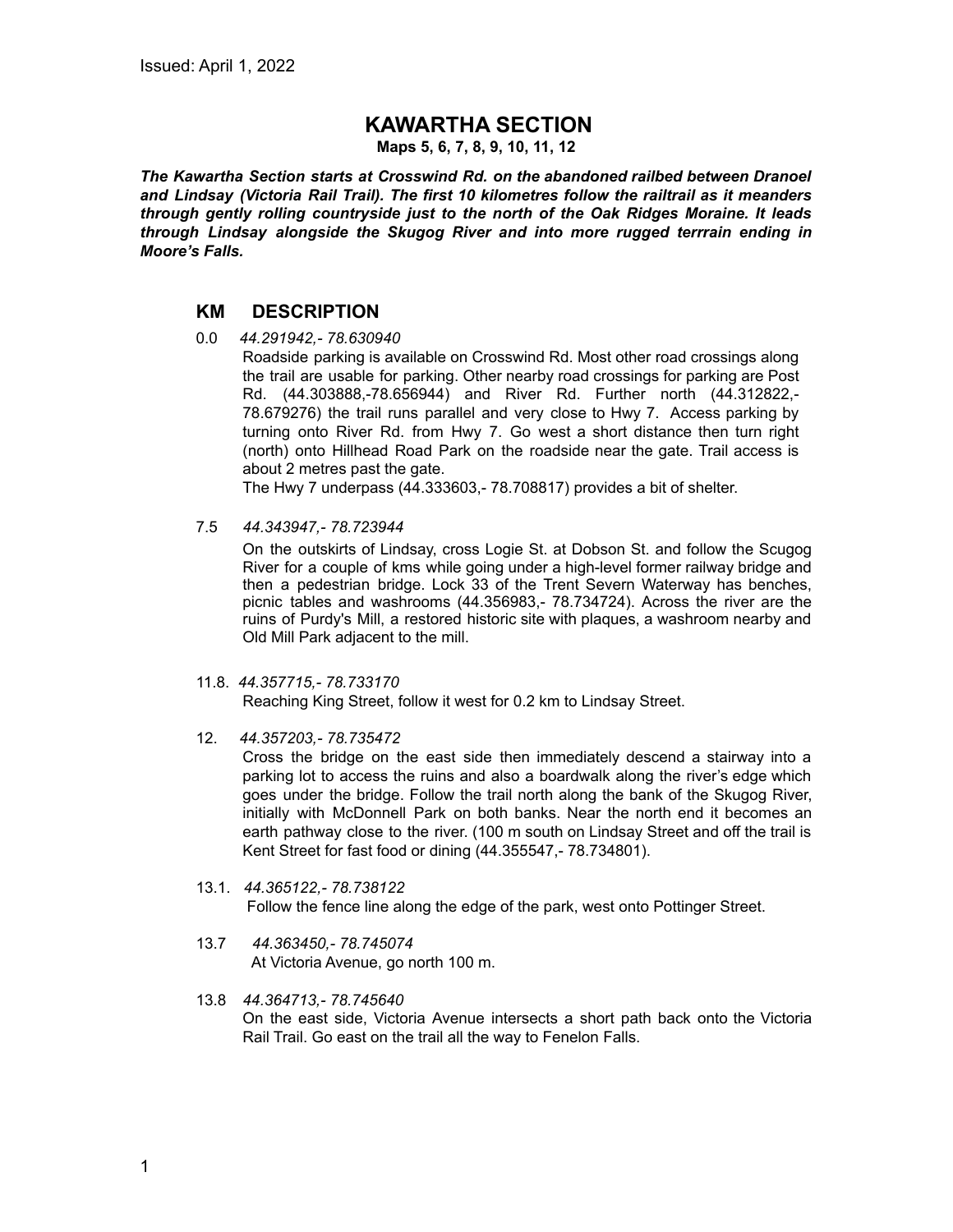- 14.5 *44.370003,- 78.743423* At William Street or Orchard Park Lane there is street parking and a nearby convenience store. Alongside the trail is Victoria Junction with exhibits displaying rail history and ecological info about the area.
- 15.9 *44.381025,- 78.751320* Thunder Bridge Road
- 16.9 *44.388257,- 78.756338* Willow Glen Drive
- 18.3 *44.400465,- 78.758679* Kenrei Road Trail enters Ken Reid Conservation Area. After a few kilometres a scenic causeway (44.411584,- 78.772197) carries the trail over McLaren Creek, an ecologically significant area. In summer look for red wing blackbirds.
- 22.5 *44.429368,- 78.769176* Naylor Road and the next five roads are suitable for parking.

Long Beach Road km 23.8 (44.440608,- 78.770091)

Country Lane km 25.3 (44.452893,- 78.763908)

Rancher Road km 27.2 (44.467826,- 78.753423)

Long Beach Road km 29.4 (44.486615,- 78.743284) and

Wager Road km 29.9 (44.490100,- 78.742700) which is very quiet and often used for parking.

- 32.6 *44.514479,- 78.735283* West Street South
- 34.5 *44.531346,- 78.739912* Arriving at Lindsay Street in Fenelon Falls, cross to the west side and follow the sidewalk north for 500 m. You can cross back to the east side at the stoplight and go into a well-known coffee shop chain or continue north where there are a variety of eateries.
- 35.3 *44.536121,- 78.737022* At Water Street proceed west to the shore of Cameron Lake.
- 35.7 *44.537373,- 78.741303* From the west end of Water St. rejoin the Victoria Rail trail and follow it north along the shoreline which has places further north where you can sit at the water's edge.
- 40.8 *44.582213,- 78.738715* Passing through a wooded area, cross Northline Road.
- 41.2 *44.585410,- 78.735431* Cross Paulson Road.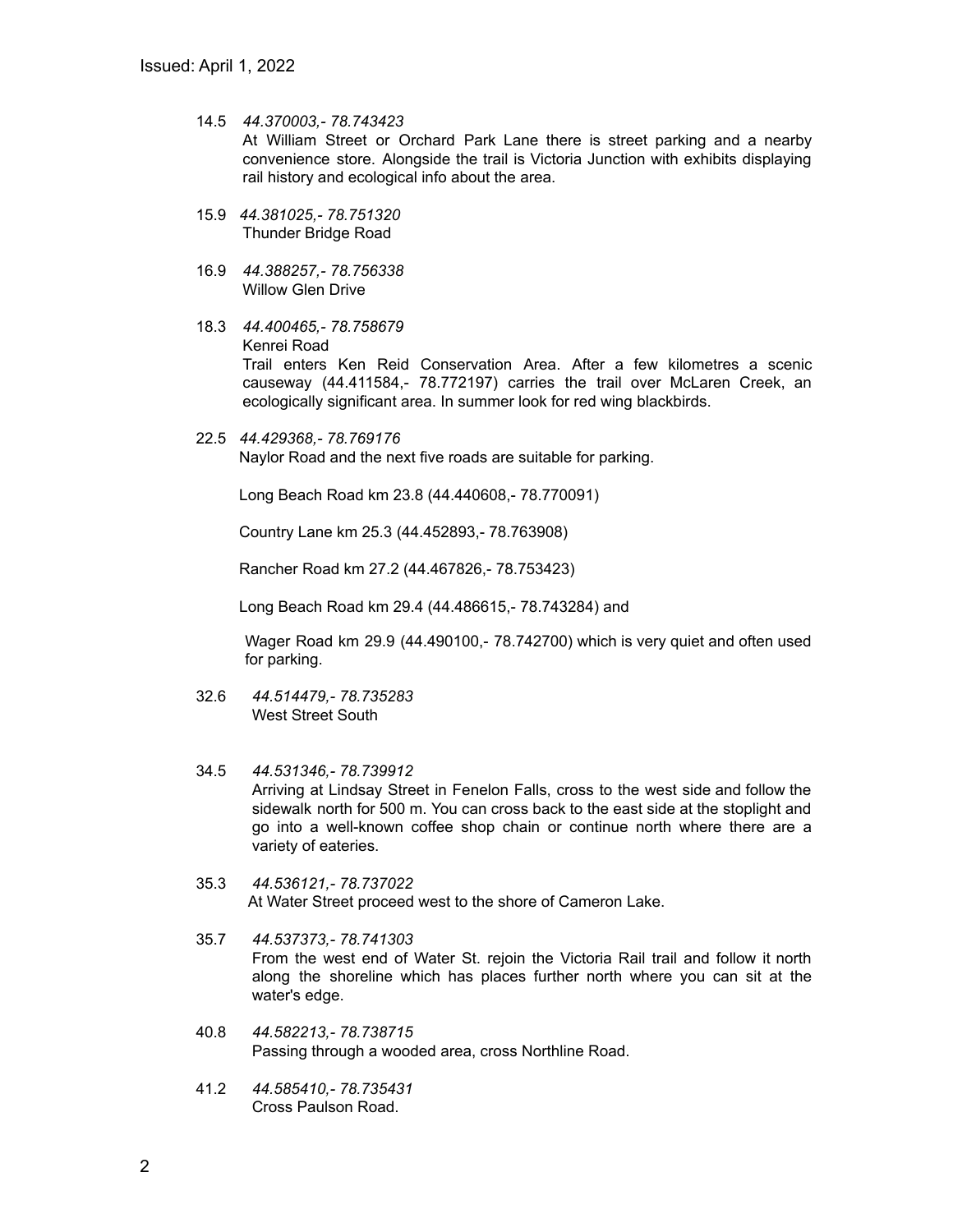- 43.3 *44.600950,- 78.721162* Cross Fell Station Drive. About 2 km north on the west side of the trail, there is a campground store with ice cream, cold drinks, etc. open May to Oct.
- 45.9 *44.623820, -78.715992* Concession Road 3 is often used for roadside parking.
- 47.8 *44.637954, -78.718186* At Burnt River Bridge cottages, boating and the canoe route to Cameron Lake can be accessed below.
- 50.5 *44.661403,- 78.704013* Cross the 6th Concession Road County Road 43.
- 52.1 *44.674662,- 78.698106* Cross the Burnt River Road (County Road 44) and pass through Burnt River village.
- 52.6 *44.679451,- 78.696480* Cross Hillside Drive.
- 54.6 *44.696666,- 78.691235* The trail splits west from the Victoria Rail Trail and follows a bush road through a red pine plantation. Watch for pink Lady's Slippers about 2 km along on the right.
- 56.0 *44.705653,- 78.699400* Turn left at Pinery Road where there is a parking lot on the north side. Walk through the gate at the north end of the lot and follow a bush trail for 3.2 km.
- 59.2 *44.731244,- 78.700207*

At the T junction, cross the roadway and climb an outcrop to begin a hike only trail on rough, rocky (granite and gneiss) landscape giving way to flatter ground with better footing. The trail becomes a ski trail of the Somerville Ski Club. There are wet, swampy spots in the low lying areas. Good hiking boots are required. About 1 km in there is a nice open area with a log bench, a great lunch spot. Look for many-limbed pine trees further along.

- 63.6 *44.754555,- 78.705339* Arriving at the ski club parking lot, follow the driveway out of the lot. Cross Monck Road and follow the trail onto a flat hike-only trail through a pine forest. The trail turns right on the north side of the road; then turns north into the woods.
- 65.0 *44.766924,- 78.712760* The trail joins a bush road used by ATVs and snowmobiles. Proceed northwest. There are few blazes but the trail is obvious.

WARNING: The section of trail from here to Buller Road (km 74.0) is rough with lots of water and beaver dams. Plan on getting your feet wet and walking at about half your regular pace…. allow extra time.